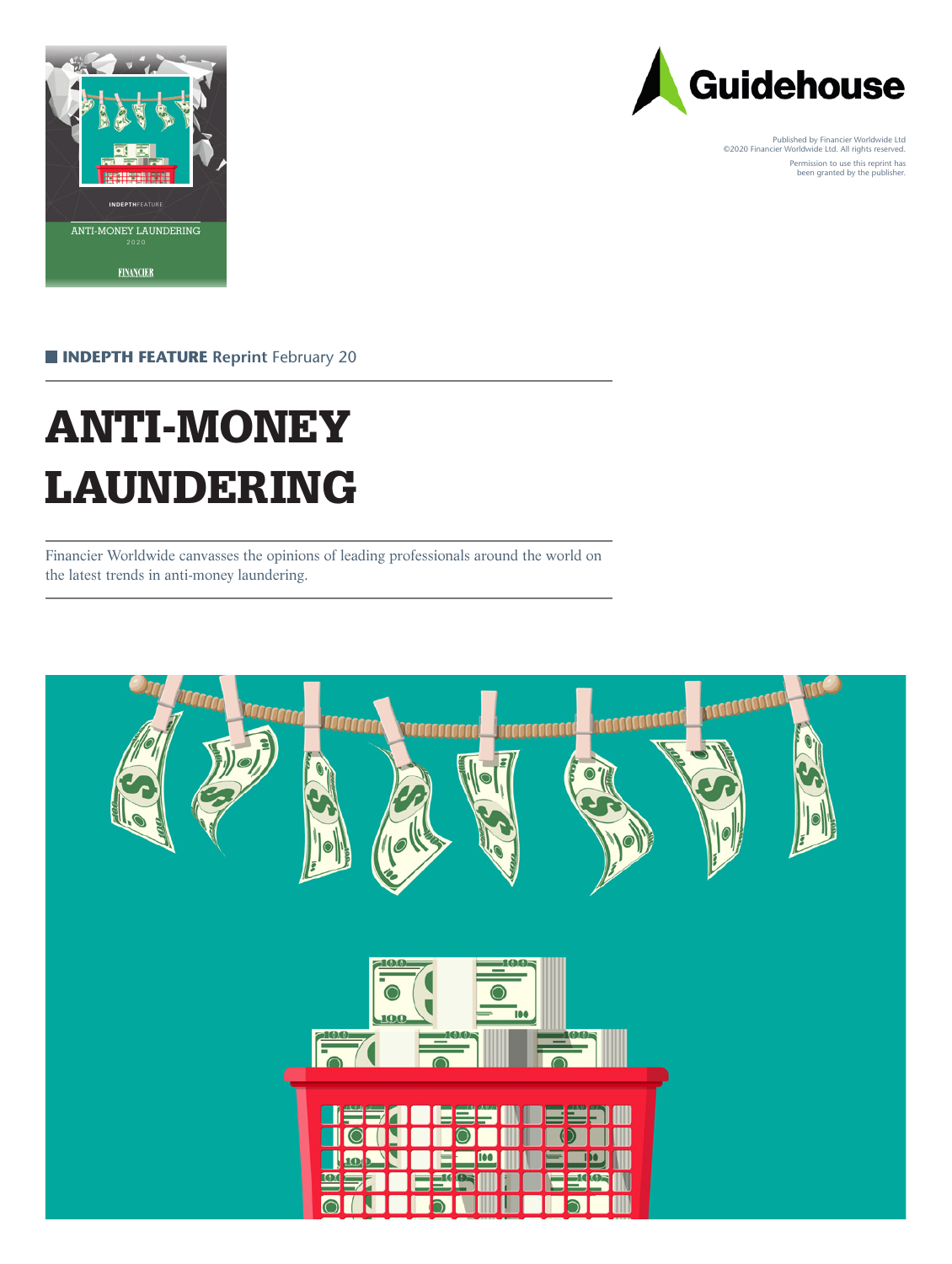

#### *Respondent*



#### **SALVATORE R. LASCALA**

**Partner and Global Investigations and Compliance Practice Co-lead Guidehouse +1 (212) 554 2611 salvatore.lascala@guidehouse.com**

Salvatore LaScala is a partner and co-lead of Guidehouse's global investigations and compliance practice. Possessing a broad range of subject matter knowledge and expertise, he applies more than 20 years of hands-on experience to conduct investigations and compliance reviews on behalf of financial institution clients responding to regulatory or law enforcement matters concerning anti-money laundering (AML), Bank Secrecy Act (BSA), USA PATRIOT Act and Office of Foreign Assets Control (OFAC). He leads large teams that regularly perform historical transaction reviews, as well as Know Your Customer (KYC), customer due diligence (CDD) and enhanced due diligence (EDD) file remediation work.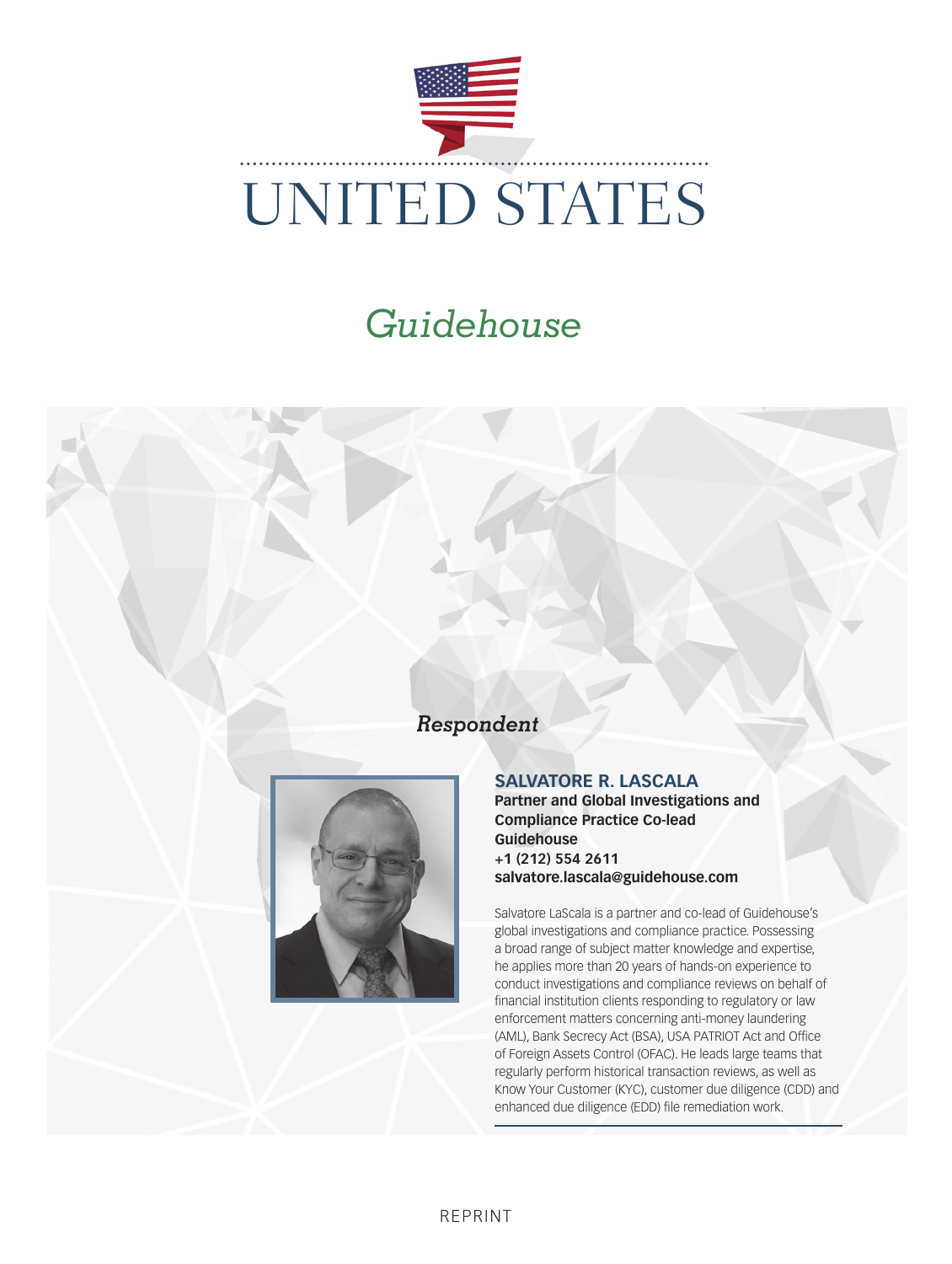### **Q. To what extent is financial crime growing in frequency and complexity? How would you summarise recent trends in the US?**

**A:** Money laundering and other financial crimes continue to be an area of focus for US state and federal regulators. Last year, the Financial Crimes Enforcement Network (FinCEN) launched a new global investigations division that will target domestic and international finance threats and related crimes, so it appears that FinCEN is continuing to emphasise the importance of companies having strong Bank Secrecy Act (BSA) and antimoney laundering (AML) compliance programmes. The establishment of the new division is also an acknowledgment that money laundering continues to be a complex problem, often involving multiple jurisdictions. This division's mandate to increase collaboration with foreign regulators on joint investigations will likely lead to more joint examinations and enforcement activity. In 2019, we also saw the Office of Foreign Assets Control (OFAC) increase the number of enforcement actions, as well as the overall

dollar value of settlements compared to prior years.

#### **Q. Could you outline some of the key legal and regulatory developments in the US affecting AML efforts?**

**A:** In 2019, FinCEN published updated guidance on virtual currencies, and we saw two enforcement actions against individuals involved in cryptocurrency violations, one resulting in a two-year prison sentence and another resulting in a civil penalty from FinCEN. We also saw the first enforcement action against a virtual currency trader for violations of the BSA. In July last year, the Board of Governors of the Federal Reserve System, the Federal Deposit Insurance Corporation, the National Credit Union Administration, the Office of the Comptroller of the Currency and FinCEN issued the 'Joint Statement on Risk-Focused Bank Secrecy Act/Anti-Money Laundering Supervision', which clarified a risk-based approach to examinations, and reinforced and enhanced the effectiveness and efficiency of the BSA/AML regime. It also referenced the expectation that banks do not simply de-risk clients, but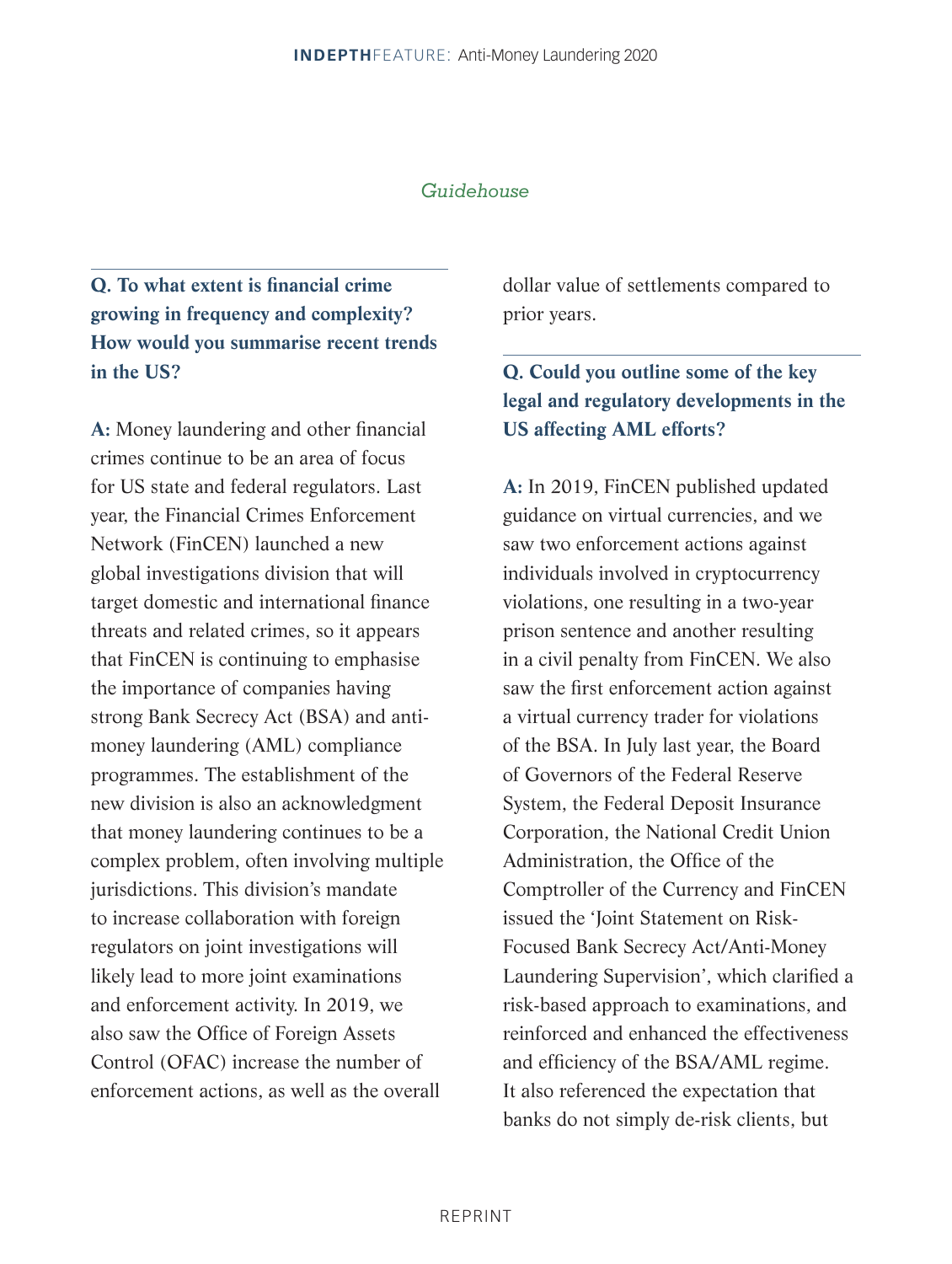complete a risk assessment and implement appropriate controls, which is a theme also coming from the Financial Action Task Force (FATF).

**Q. How would you describe AML monitoring and enforcement activity in the US? What problems may arise for multinational companies as a result of the extraterritorial reach of certain laws, and greater collaboration between national agencies?**

**A:** AML and sanctions enforcement should remain a top priority in the US, and US-based businesses that are active globally. US and foreign regulators are also targeting other industries, not just financial services. For example, in 2019, OFAC enforcement actions included technology service providers, trade products, travel-related services and oil exploration companies. One of the cases included extensive collaboration with the UK's Financial Conduct Authority (FCA). This trend toward multijurisdictional investigations will likely continue, especially given the creation of the new FinCEN global investigations division. Companies should also be looking at their

financial crime compliance programmes and client activity holistically and across jurisdictions, as this is the approach taken by regulators.

#### **Q. What steps should companies take to ensure adequate processes, programmes, and policies are in place to support AML?**

**A:** Companies should ensure they have a robust AML and sanctions compliance programme in place, which includes appropriate risk assessments, documented policies and procedures, as well as appointed officers in key roles. Both OFAC and the Wolfsberg Group published guidance last year on an effective sanctions screening programme, and we have seen OFAC's willingness to target industries outside of financial services for AML and sanctions compliance deficiencies. This external guidance helps in understanding best practices, and regulatory expectations. FinCEN also published guidance last year on BSA/AML examinations, and much like the OFAC guidance, noted that companies can take a risk-based approach, provided a company conducts an appropriate risk assessment, and puts in place effective controls that are regularly tested.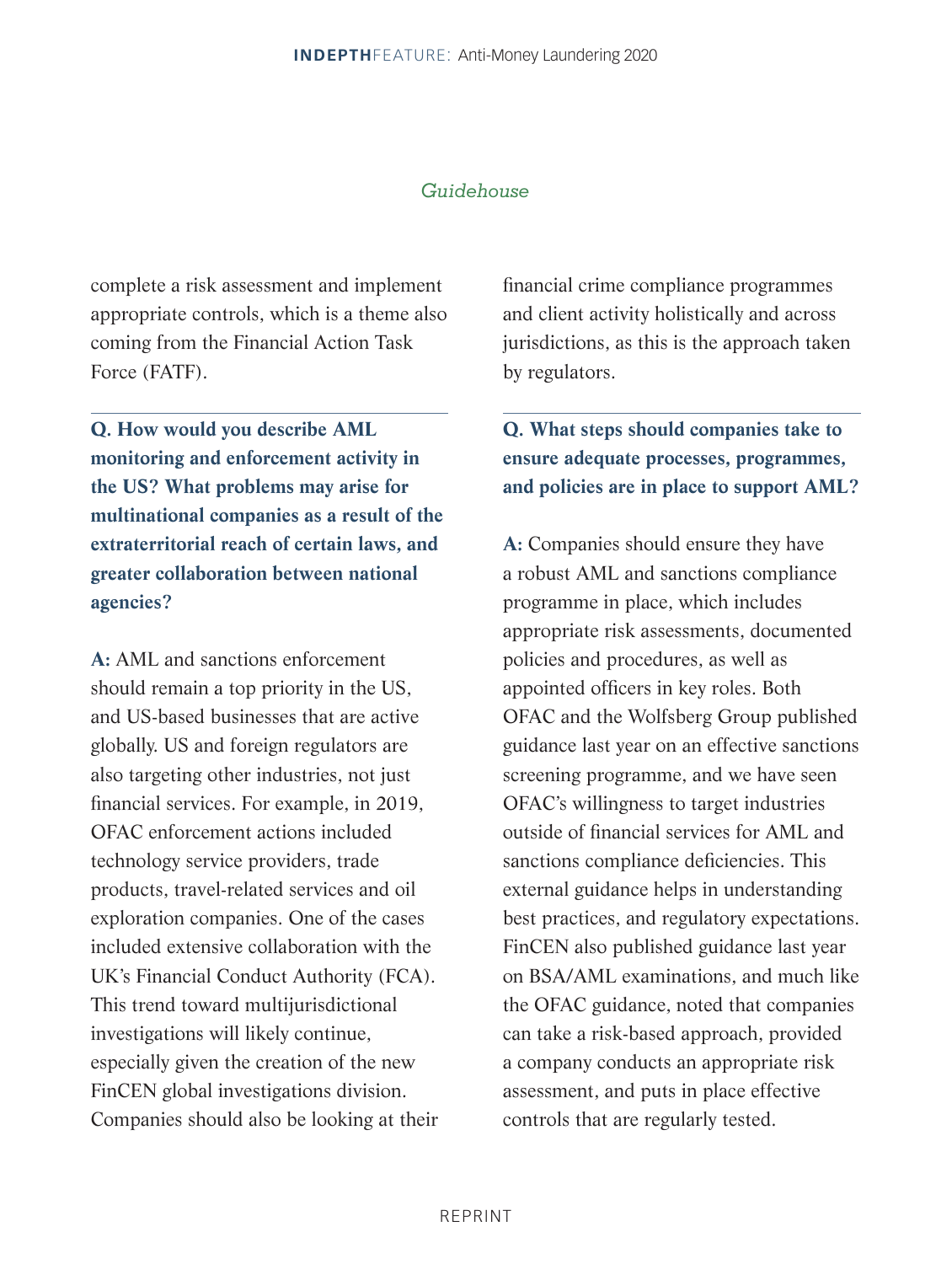Companies should be reviewing their AML and sanctions programmes annually to assess that appropriate controls and procedures are in place. As part of this annual review, companies should be reviewing technology solutions to ensure they remain current and effective. Procedures and appropriate training, as well as up-to-date documentation and recordkeeping, are all important aspects of an effective programme, including qualityassurance testing.

### **Q. In what ways can companies utilise technology to help manage risks arising from AML?**

**A:** Technology is essential to managing financial crime risk and compliance. Although regulators are publishing guidance indicating companies can take a risk-based approach to AML, they have come to expect that companies that have large numbers of clients or process large numbers of transactions need to use technology to assist with transaction monitoring, client due diligence and screening. The challenge with many technology solutions, however, is the occurrence of false positives and irrelevant



Companie<br>
they hav<br>
and sanct<br>
programm<br>
includes<br>
assessme<br>
policies an<br>
well as app <u>М</u> *Companies should ensure they have a robust AML and sanctions compliance programme in place, which includes appropriate risk assessments, documented policies and procedures, as well as appointed officers in key roles.*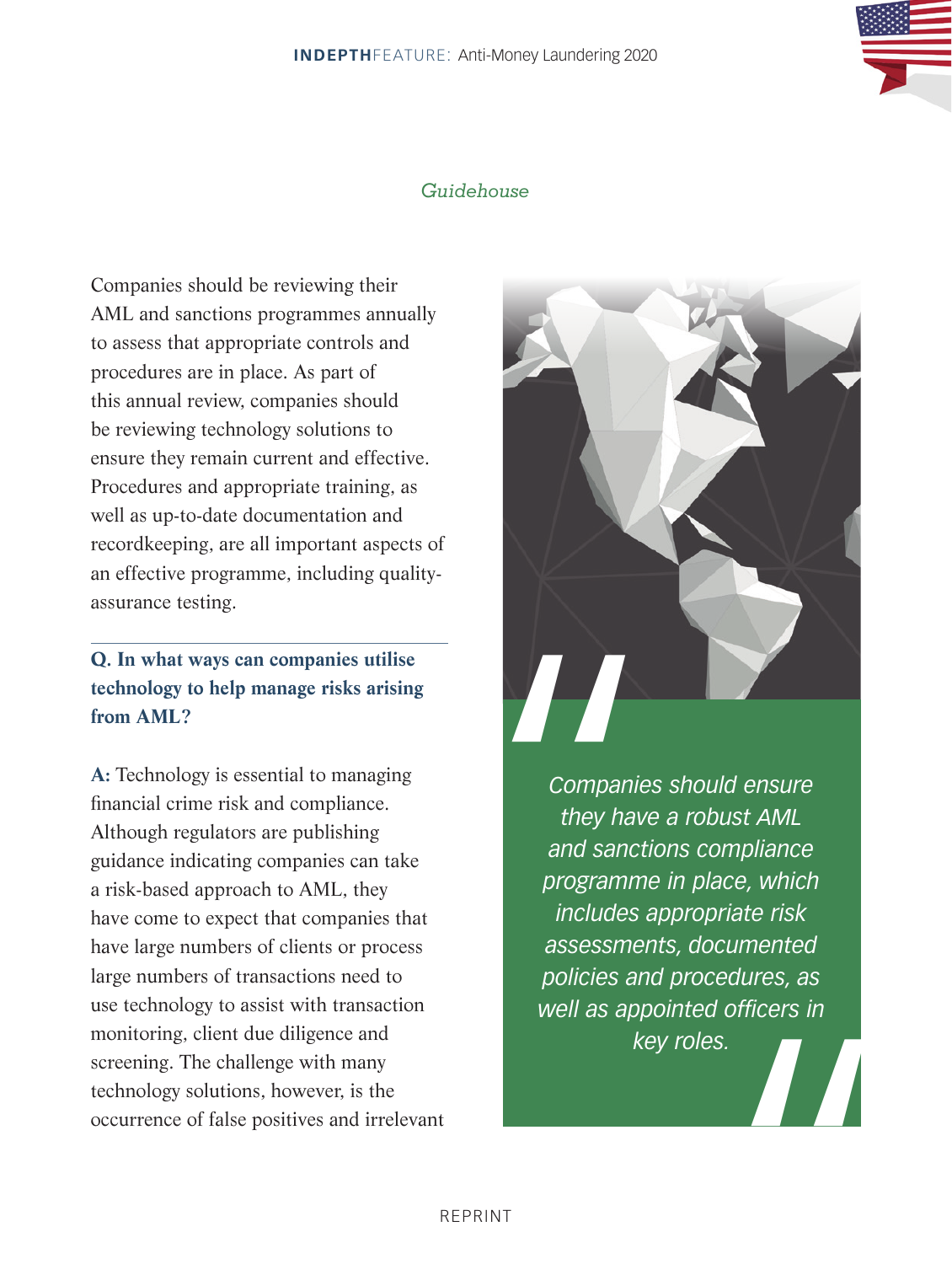information. Increasingly, companies are exploring and implementing artificial intelligence (AI), machine learning (ML) and robotic process automation (RPA) to assist with reducing false positives, and to streamline the investigative process. When making these changes to the various compliance systems, it is critical to ensure that the process becomes more effective and efficient. For example, AI/ML can also greatly assist in developing more effective and efficient detection scenarios by enhancing segmentation and developing revised detection scenarios appropriate for those segments. With a better class of alerts to disposition, adding RPA where appropriate can really help expedite dispositioning.

**Q. What overall advice would you give to organisations in terms of marrying technology with protocols, to enhance the efficiency of their AML capabilities and allow them to detect unusual behaviour and identify red flags?**

**A.** Before deploying a new technology solution, ensure you have good quality data or that the solution is picking up the correct data that will meet operational

needs. Even if it works at the outset, you need to be vigilant that the data points do not change. This is where it is important to have robust data governance standards. Implementation of AML transaction monitoring and other financial crime technology-related compliance systems requires staying close to your subject matter experts (SME). The first step should be leveraging SMEs to conduct a transaction-monitoring coverage assessment to determine whether or to what extent the proposed rules are responsive to all the AML typologies and risk indicators your institution or line of business relates to. After that you will need your SMEs with AML experience to stay involved and make sure that the technology performs as implemented and is designed to meet regulatory expectations. As such, testing is critical and should be conducted with an eye toward 'going live'. For example, you should consider utilising the best investigators in your financial investigations unit to test whether alerts are appropriately capturing the AML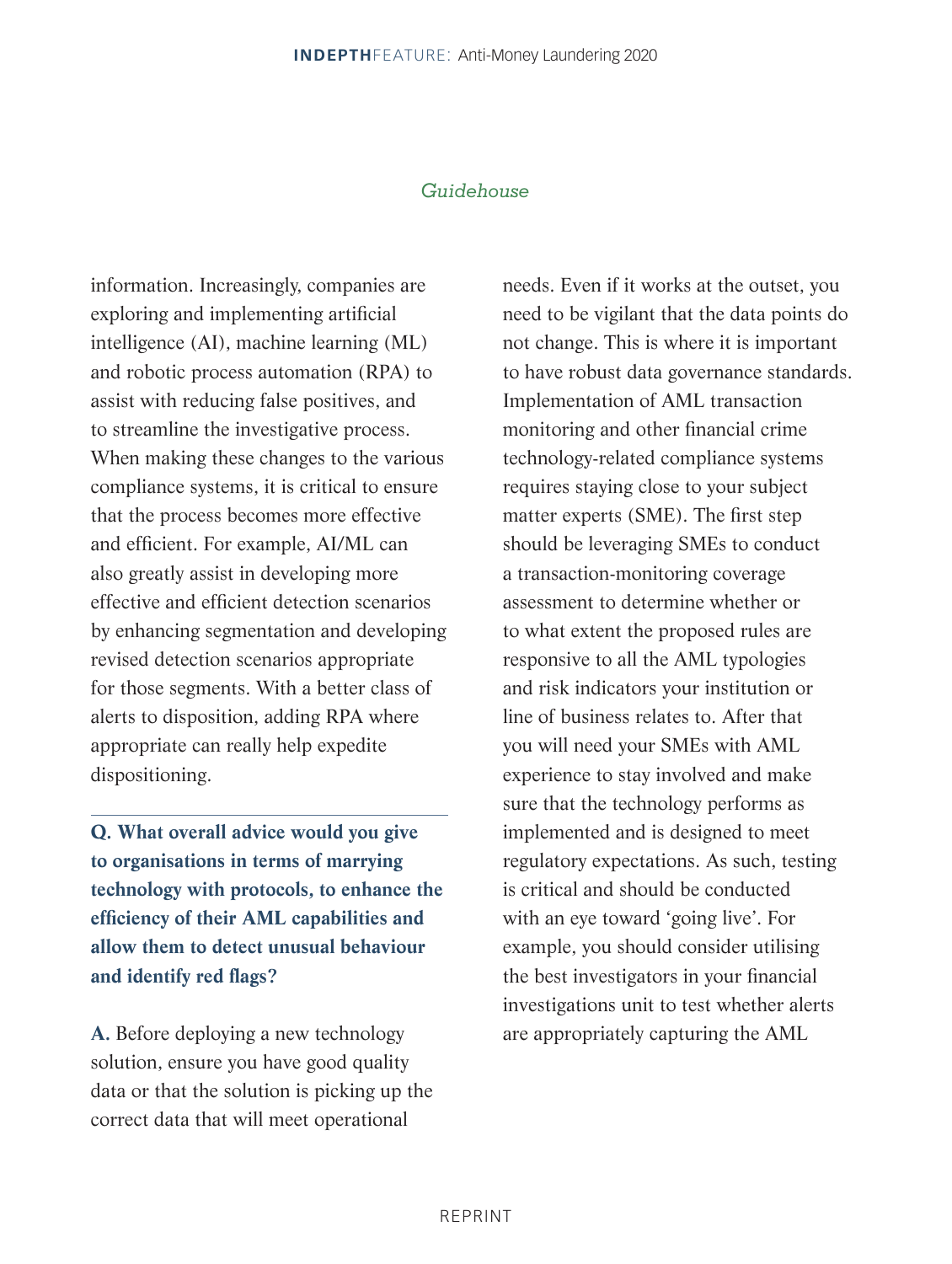

typology or risks they were designed to flush out.

**Q. Going forward, do you expect the risks posed by money laundering to increase over time? Do companies need to continually improve their systems in order to deal with current and emerging threats?**

**A:** Companies, particularly in the financial services industry, have invested significantly in putting in place AML programmes with effective controls. However, criminals regularly attempt to circumvent these controls, hence the need to continually improve AML and fraudrelated transaction-monitoring systems. New payment systems are also areas that need to be considered as vehicles for money laundering. Last year, the FATF published guidance on virtual currencies and highlighted the money laundering risks associated with virtual currency payment products, and the need for local jurisdictions to regulate. In 2019, FinCEN also issued guidance on how its regulations apply to money transmission involving convertible virtual currencies. Likely the use of virtual currencies, to the

extent some continue to afford anonymity to users, will be an area of concern for regulators, and can be an area of exposure for companies, along with virtual asset service providers.  $\Box$